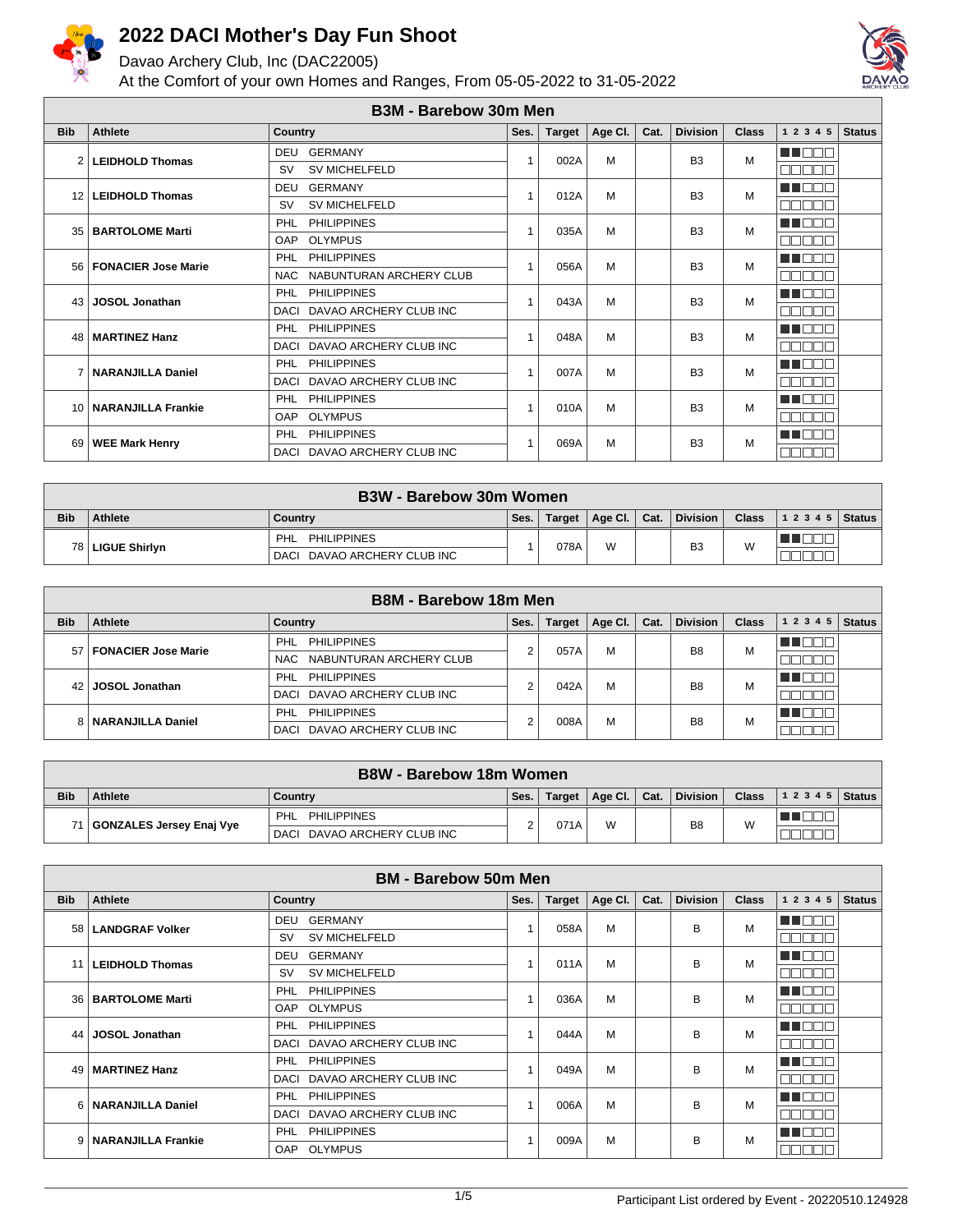

Davao Archery Club, Inc (DAC22005)



|            | BM - Barebow 50m Men |                                |      |        |         |      |                 |              |                | Continue |
|------------|----------------------|--------------------------------|------|--------|---------|------|-----------------|--------------|----------------|----------|
| <b>Bib</b> | Athlete              | Country                        | Ses. | Target | Age Cl. | Cat. | <b>Division</b> | <b>Class</b> | $12345$ Status |          |
| 68 l       | ∣ WEE Mark Henrv     | <b>PHILIPPINES</b><br>PHL      |      | 068A   | M       |      |                 |              |                |          |
|            |                      | DAVAO ARCHERY CLUB INC<br>DACI |      |        |         |      | ┕               | м            |                |          |

|            | <b>BW - Barebow 50m Women</b> |                             |      |      |                         |  |                        |  |                               |  |  |
|------------|-------------------------------|-----------------------------|------|------|-------------------------|--|------------------------|--|-------------------------------|--|--|
| <b>Bib</b> | <b>Athlete</b>                | Country                     | Ses. |      | Target   Age Cl.   Cat. |  | $\mid$ Division $\mid$ |  | <b>Class</b> $ 12345 $ Status |  |  |
|            | 77 LIGUE Shirlyn              | <b>PHILIPPINES</b><br>PHL   |      | 077A | W                       |  | R                      |  |                               |  |  |
|            |                               | DACI DAVAO ARCHERY CLUB INC |      |      |                         |  | ◡                      |  |                               |  |  |

|            | C3M - Compound 30m Men |                             |      |               |         |      |                 |              |           |               |
|------------|------------------------|-----------------------------|------|---------------|---------|------|-----------------|--------------|-----------|---------------|
| <b>Bib</b> | Athlete                | Country                     | Ses. | <b>Target</b> | Age Cl. | Cat. | <b>Division</b> | <b>Class</b> | 1 2 3 4 5 | <b>Status</b> |
|            | 46 JOSOL Jonathan      | PHL PHILIPPINES             |      |               | M       |      |                 | М            |           |               |
|            |                        | DACI DAVAO ARCHERY CLUB INC |      | 046A          |         |      | C3              |              |           |               |
|            | 50   MARTINEZ Hanz     | PHILIPPINES<br>' PHL        |      | 050A          | M       |      | C <sub>3</sub>  | M            |           |               |
|            |                        | DACI DAVAO ARCHERY CLUB INC |      |               |         |      |                 |              |           |               |

|            | <b>C3W - Compound 30m Women</b> |                                |      |               |         |      |                 |              |           |               |  |  |
|------------|---------------------------------|--------------------------------|------|---------------|---------|------|-----------------|--------------|-----------|---------------|--|--|
| <b>Bib</b> | Athlete                         | Country                        | Ses. | <b>Target</b> | Age Cl. | Cat. | <b>Division</b> | <b>Class</b> | 1 2 3 4 5 | <b>Status</b> |  |  |
| 67         |                                 | <b>INDONESIA</b><br>IDN        |      | 067A          | W       |      | C3              | W            |           |               |  |  |
|            | RISSTY Nesya Kemilau            | AAC ANUGERAH ARCHERY CLUB      |      |               |         |      |                 |              |           |               |  |  |
| 61         |                                 | PHL PHILIPPINES                |      |               |         |      | C3              | W            |           |               |  |  |
|            | <b>ARIGO Jervie</b>             | DACI DAVAO ARCHERY CLUB INC    |      | 061A          | W       |      |                 |              |           |               |  |  |
|            |                                 | PHILIPPINES<br>PHL             |      |               | W       | CЗ   | W               |              |           |               |  |  |
|            | 63   IBAG Kristine Madeline     | DAVAO ARCHERY CLUB INC<br>DACI |      | 063A          |         |      |                 |              |           |               |  |  |

|            | <b>C8M - Compound 18m Men</b> |                             |      |               |         |      |                 |              |                |  |  |  |
|------------|-------------------------------|-----------------------------|------|---------------|---------|------|-----------------|--------------|----------------|--|--|--|
| <b>Bib</b> | Athlete                       | Country                     | Ses. | <b>Target</b> | Age Cl. | Cat. | <b>Division</b> | <b>Class</b> | $12345$ Status |  |  |  |
|            |                               | <b>PHILIPPINES</b><br>PHL   |      |               | М       |      | C <sub>8</sub>  | м            | الطاط          |  |  |  |
|            | 45 JOSOL Jonathan             | DACI DAVAO ARCHERY CLUB INC |      | 045A          |         |      |                 |              |                |  |  |  |
|            | 76   MORALEDA Raymond         | PHL<br>PHILIPPINES          |      | 076A          | М       |      | C8              | M            |                |  |  |  |
|            |                               | DACI DAVAO ARCHERY CLUB INC |      |               |         |      |                 |              |                |  |  |  |

|            | <b>C8W - Compound 18m Women</b> |                                  |      |               |         |      |                 |              |       |               |  |
|------------|---------------------------------|----------------------------------|------|---------------|---------|------|-----------------|--------------|-------|---------------|--|
| <b>Bib</b> | Athlete                         | Country                          | Ses. | <b>Target</b> | Age Cl. | Cat. | <b>Division</b> | <b>Class</b> | 12345 | <b>Status</b> |  |
|            |                                 | <b>PHILIPPINES</b><br><b>PHL</b> |      |               | W       |      | C8              | W            |       |               |  |
| 621        | <b>ARIGO Jervie</b>             | DACI DAVAO ARCHERY CLUB INC      |      | 062A          |         |      |                 |              |       |               |  |
|            | 64   IBAG Kristine Madeline     | <b>PHILIPPINES</b><br>PHL        |      | 064A          | W       |      | C8              | W            |       |               |  |
|            |                                 | DAVAO ARCHERY CLUB INC<br>DACI   |      |               |         |      |                 |              |       |               |  |

|            |                              | <b>CM - Compound 50m Men</b>     |      |               |         |      |                 |              |           |               |
|------------|------------------------------|----------------------------------|------|---------------|---------|------|-----------------|--------------|-----------|---------------|
| <b>Bib</b> | <b>Athlete</b>               | <b>Country</b>                   | Ses. | <b>Target</b> | Age Cl. | Cat. | <b>Division</b> | <b>Class</b> | 1 2 3 4 5 | <b>Status</b> |
|            | 14   BURGOS Marzel           | <b>PHILIPPINES</b><br>PHL        |      | 014A          | M       |      | $\sim$          | M            | TIN       |               |
|            |                              | DACI DAVAO ARCHERY CLUB INC      |      |               |         |      | u               |              |           |               |
| 47         | <b>JOSOL Jonathan</b>        | <b>PHILIPPINES</b><br><b>PHL</b> |      | 047A          | M       |      | $\sim$          | M            | 88 L.H    |               |
|            |                              | DAVAO ARCHERY CLUB INC<br>DACI   |      |               |         |      | U               |              |           |               |
|            | 59 ROJAS Arnold              | <b>PHILIPPINES</b><br>PHL        |      | 059A          | M       |      | ⌒               | M            |           |               |
|            |                              | DAVAO ARCHERY CLUB INC<br>DACI   |      |               |         |      | U               |              |           |               |
| 37 I       | <b>SINCO Gerardo Joaquin</b> | PHL<br><b>PHILIPPINES</b>        |      |               | M       |      | $\sim$          | M            |           |               |
|            |                              | <b>OLYMPUS</b><br>OAP            |      | 037A          |         | u    |                 |              |           |               |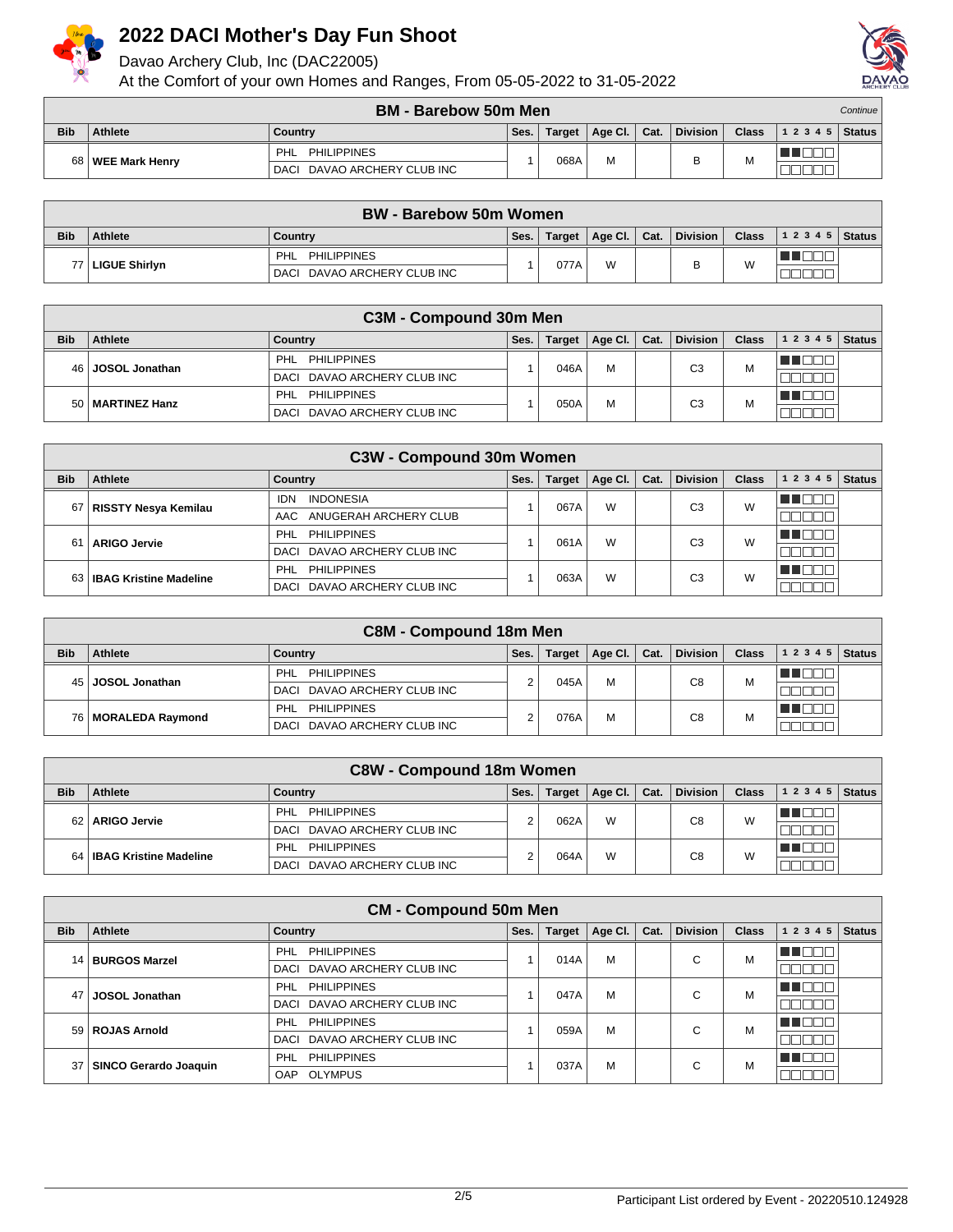

Davao Archery Club, Inc (DAC22005)



|            | <b>CW - Compound 50m Women</b> |                                |      |               |         |      |                 |              |                   |               |  |
|------------|--------------------------------|--------------------------------|------|---------------|---------|------|-----------------|--------------|-------------------|---------------|--|
| <b>Bib</b> | Athlete                        | Country                        | Ses. | <b>Target</b> | Age Cl. | Cat. | <b>Division</b> | <b>Class</b> | 1 2 3 4 5         | <b>Status</b> |  |
|            | 66   RISSTY Nesya Kemilau      | <b>INDONESIA</b><br><b>IDN</b> |      | 066A          | W       |      | $\sim$          | W            | <u> III Bibli</u> |               |  |
|            |                                | AAC ANUGERAH ARCHERY CLUB      |      |               |         |      |                 |              |                   |               |  |
| 60         |                                | <b>PHILIPPINES</b><br>PHL      |      | 060A          | W       |      |                 | W            | البالط            |               |  |
|            | <b>ARIGO Jervie</b>            | DACI DAVAO ARCHERY CLUB INC    |      |               |         |      |                 |              |                   |               |  |

|            | <b>PM - PVC or Beginner 12m Men</b> |                             |      |      |                         |  |                  |              |                |  |  |
|------------|-------------------------------------|-----------------------------|------|------|-------------------------|--|------------------|--------------|----------------|--|--|
| <b>Bib</b> | <b>Athlete</b>                      | Country                     | Ses. |      | Target   Age Cl.   Cat. |  | $ $ Division $ $ | $Class \mid$ | $12345$ Status |  |  |
|            |                                     | <b>PHILIPPINES</b><br>PHL   |      | 075A | м                       |  |                  |              |                |  |  |
|            | 75   WEE Pepito Henry               | DACI DAVAO ARCHERY CLUB INC |      |      |                         |  |                  |              |                |  |  |

|            | <b>PW - PVC or Beginner 12m Women</b> |                                |      |               |         |      |                 |              |              |               |  |
|------------|---------------------------------------|--------------------------------|------|---------------|---------|------|-----------------|--------------|--------------|---------------|--|
| <b>Bib</b> | Athlete                               | <b>Country</b>                 | Ses. | <b>Target</b> | Age Cl. | Cat. | <b>Division</b> | <b>Class</b> | 1 2 3 4 5    | <b>Status</b> |  |
|            | 72   ANG Kassey Andrea                | PHILIPPINES<br>PHL             |      | 072A          | W       |      |                 | W            | $\mathbf{H}$ |               |  |
|            |                                       | DACI DAVAO ARCHERY CLUB INC    |      |               |         |      |                 |              |              |               |  |
|            | 70 GONZALES Jersey Enaj Vye           | PHL PHILIPPINES                |      | 070A          | W       |      |                 | W            | - 11 - 11    |               |  |
|            |                                       | DACI DAVAO ARCHERY CLUB INC    |      |               |         |      |                 |              |              |               |  |
| 51         | <b>UYKING Daphne</b>                  | <b>PHILIPPINES</b><br>PHL      |      | 051A          | W       |      |                 | W            | H.           |               |  |
|            |                                       | DAVAO ARCHERY CLUB INC<br>DACI |      |               |         |      |                 |              |              |               |  |

|            |                                     | R <sub>2</sub> W - Recurve 20m Women  |      |               |         |      |                 |              |           |               |
|------------|-------------------------------------|---------------------------------------|------|---------------|---------|------|-----------------|--------------|-----------|---------------|
| <b>Bib</b> | <b>Athlete</b>                      | <b>Country</b>                        | Ses. | <b>Target</b> | Age Cl. | Cat. | <b>Division</b> | <b>Class</b> | 1 2 3 4 5 | <b>Status</b> |
|            | 65   BADAJOS Kristine               | <b>PHILIPPINES</b><br>PHL             |      | 065A          | W       |      | R <sub>2</sub>  | W            | 7 O O O   |               |
|            |                                     | NABUNTURAN ARCHERY CLUB<br>NAC        |      |               |         |      |                 |              |           |               |
| 21         | <b>CENABRE Phoebe Jode</b>          | <b>PHILIPPINES</b><br><b>PHL</b>      |      | 021A          | W       |      | R <sub>2</sub>  | W            | TNOL      |               |
|            |                                     | NAC NABUNTURAN ARCHERY CLUB           |      |               |         |      |                 |              |           |               |
|            | 30   DIALA Maria                    | <b>PHL</b><br><b>PHILIPPINES</b>      |      | 030A          | W       |      | R <sub>2</sub>  | W            | 88 I DI   |               |
|            |                                     | NABUNTURAN ARCHERY CLUB<br>NAC        |      |               |         |      |                 |              |           |               |
|            | 32   FULLIDO Eljay Marie            | <b>PHILIPPINES</b><br>PHL             |      | 032A          | W       |      | R <sub>2</sub>  | W            | TEN       |               |
|            |                                     | NAC NABUNTURAN ARCHERY CLUB           |      |               |         |      |                 |              |           |               |
|            | 53   GULFAN Faye Mickaella Rochelle | <b>PHL</b><br><b>PHILIPPINES</b>      |      | 053A          | W       |      | R <sub>2</sub>  | W            | H I N     |               |
|            |                                     | <b>NAC</b><br>NABUNTURAN ARCHERY CLUB |      |               |         |      |                 |              |           |               |
|            |                                     | <b>PHILIPPINES</b><br>PHL             |      | 020A          | W       |      | R <sub>2</sub>  | W            | n di      |               |
|            | 20   LLABAN Diene Lyannah           | NAC NABUNTURAN ARCHERY CLUB           |      |               |         |      |                 |              |           |               |

|            | R3M - Recurve 30m Men |                             |      |        |         |      |                 |              |       |               |
|------------|-----------------------|-----------------------------|------|--------|---------|------|-----------------|--------------|-------|---------------|
| <b>Bib</b> | Athlete               | Country                     | Ses. | Target | Age Cl. | Cat. | <b>Division</b> | <b>Class</b> | 12345 | <b>Status</b> |
|            |                       | PHILIPPINES<br><b>PHL</b>   |      | 019A   | M       |      | R <sub>3</sub>  | M            |       |               |
|            | 19   CABUSAO Beejay   | NAC NABUNTURAN ARCHERY CLUB |      |        |         |      |                 |              |       |               |
|            | WEE Pepito Henry      | <b>PHILIPPINES</b><br>PHL   |      | 001A   | м       |      | R <sub>3</sub>  | M            |       |               |
|            |                       | DACI DAVAO ARCHERY CLUB INC |      |        |         |      |                 |              |       |               |

|                 | R <sub>3</sub> W - Recurve 30m Women |                                |      |               |         |      |                 |              |           |               |  |  |
|-----------------|--------------------------------------|--------------------------------|------|---------------|---------|------|-----------------|--------------|-----------|---------------|--|--|
| <b>Bib</b>      | Athlete                              | <b>Country</b>                 | Ses. | <b>Target</b> | Age CI. | Cat. | <b>Division</b> | <b>Class</b> | 1 2 3 4 5 | <b>Status</b> |  |  |
|                 | 16   BILBAO Synde                    | <b>PHILIPPINES</b><br>PHL      |      | 016A          | W       |      | R <sub>3</sub>  | W            | H I F     |               |  |  |
|                 |                                      | NABUNTURAN ARCHERY CLUB<br>NAC |      |               |         |      |                 |              |           |               |  |  |
|                 | 33   FULLIDO Eljay Marie             | <b>PHILIPPINES</b><br>PHL      |      | 033A          | W       |      | R <sub>3</sub>  | W            | HH IT     |               |  |  |
|                 |                                      | NABUNTURAN ARCHERY CLUB<br>NAC |      |               |         |      |                 |              |           |               |  |  |
| 24              | JANDUSAY Cheziah Jadassah            | <b>PHILIPPINES</b><br>PHL      |      | 024A          | W       |      | R <sub>3</sub>  | W            | TEN       |               |  |  |
|                 |                                      | NABUNTURAN ARCHERY CLUB<br>NAC |      |               |         |      |                 |              |           |               |  |  |
| 22 <sub>1</sub> | <b>JASMIN Kolin</b>                  | PHL<br><b>PHILIPPINES</b>      |      | 022A          | W       |      | R <sub>3</sub>  | W            | U N       |               |  |  |
|                 |                                      | NABUNTURAN ARCHERY CLUB<br>NAC |      |               |         |      |                 |              |           |               |  |  |
|                 | 26   LOPOZ Ea Fini Jandy             | PHL<br><b>PHILIPPINES</b>      |      | 026A          | W       |      | R <sub>3</sub>  | W            | 88 I DI   |               |  |  |
|                 |                                      | NABUNTURAN ARCHERY CLUB<br>NAC |      |               |         |      |                 |              |           |               |  |  |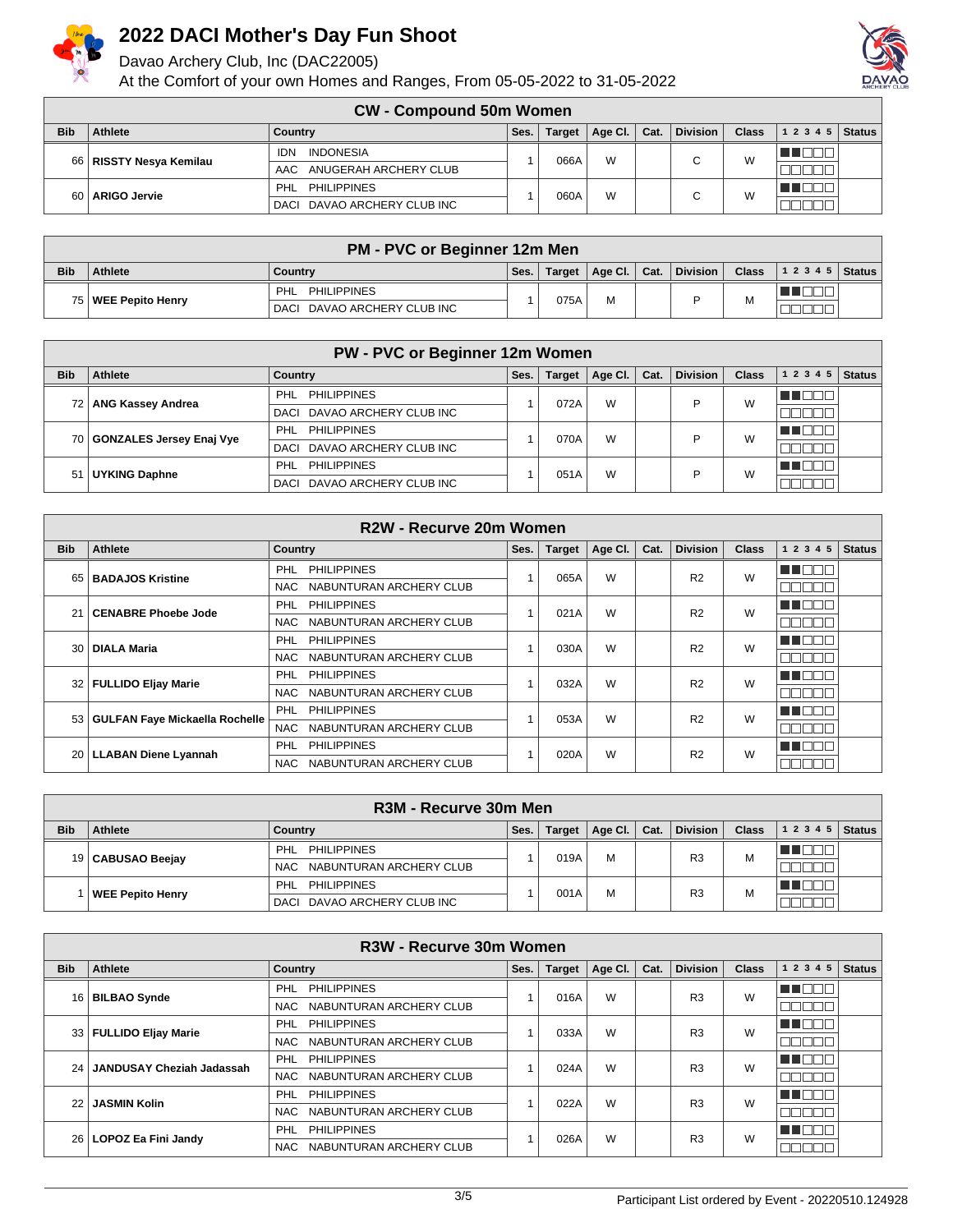

Davao Archery Club, Inc (DAC22005)



|            | <b>R3W - Recurve 30m Women</b> |                                       |      |        |         |      |                 |              |       | Continue |
|------------|--------------------------------|---------------------------------------|------|--------|---------|------|-----------------|--------------|-------|----------|
| <b>Bib</b> | <b>Athlete</b>                 | Country                               | Ses. | Target | Age Cl. | Cat. | <b>Division</b> | <b>Class</b> | 12345 | Status I |
| 25 I       | ∣ TAN Dearl Maxime             | <b>PHILIPPINES</b><br>PHL             |      | 025A   | W       |      | R <sub>3</sub>  | W            |       |          |
|            |                                | NABUNTURAN ARCHERY CLUB<br><b>NAC</b> |      |        |         |      |                 |              |       |          |

|            |                      | R5M - Recurve 50m Men          |      |        |                 |      |                 |              |       |               |
|------------|----------------------|--------------------------------|------|--------|-----------------|------|-----------------|--------------|-------|---------------|
| <b>Bib</b> | Athlete              | Country                        | Ses. | Target | Age Cl. $\vert$ | Cat. | <b>Division</b> | <b>Class</b> | 12345 | <b>Status</b> |
|            | 15   AUSTRIA Paulo   | <b>PHILIPPINES</b><br>PHL      |      | 015A   | M               |      | R <sub>5</sub>  | М            |       |               |
|            |                      | NAC NABUNTURAN ARCHERY CLUB    |      |        |                 |      |                 |              |       |               |
|            | 52   CABUSAO Beejay  | <b>PHILIPPINES</b><br>PHL      |      | 052A   | M               |      | R <sub>5</sub>  | M            |       |               |
|            |                      | NAC NABUNTURAN ARCHERY CLUB    |      |        |                 |      |                 |              |       |               |
|            | 17   ESCLETO Jaymark | <b>PHILIPPINES</b><br>PHL      |      | 017A   | М               |      | R <sub>5</sub>  | M            |       |               |
|            |                      | NABUNTURAN ARCHERY CLUB<br>NAC |      |        |                 |      |                 |              |       |               |

|            |                             | R5W - Recurve 50m Women          |      |               |         |      |                 |              |           |               |
|------------|-----------------------------|----------------------------------|------|---------------|---------|------|-----------------|--------------|-----------|---------------|
| <b>Bib</b> | Athlete                     | Country                          | Ses. | <b>Target</b> | Age Cl. | Cat. | <b>Division</b> | <b>Class</b> | 1 2 3 4 5 | <b>Status</b> |
| 74 I       | <b>ANG Kimberly Dennise</b> | <b>PHILIPPINES</b><br><b>PHL</b> |      | 074A          | W       |      | R <sub>5</sub>  | W            | N DE L    |               |
|            |                             | DACI DAVAO ARCHERY CLUB INC      |      |               |         |      |                 |              | الماليات  |               |
|            | 18   BILBAO Synde           | <b>PHILIPPINES</b><br><b>PHL</b> |      | 018A          | W       |      | R <sub>5</sub>  | W            | n de l    |               |
|            |                             | NAC NABUNTURAN ARCHERY CLUB      |      |               |         |      |                 |              | 3000L     |               |
| 23 L       | <b>JASMIN Kolin</b>         | <b>PHILIPPINES</b><br><b>PHL</b> |      | 023A          | W       |      | R <sub>5</sub>  | W            | THEEL     |               |
|            |                             | NABUNTURAN ARCHERY CLUB<br>NAC   |      |               |         |      |                 |              | 700 D D   |               |
|            | 27   LOPOZ Ea Fini Jandy    | <b>PHILIPPINES</b><br>PHL        |      | 027A          | W       |      | R <sub>5</sub>  | W            | HE NOT    |               |
|            |                             | NABUNTURAN ARCHERY CLUB<br>NAC   |      |               |         |      |                 |              |           |               |

|            |                      | R6M - Recurve 60m Men          |      |               |         |      |                 |              |           |               |
|------------|----------------------|--------------------------------|------|---------------|---------|------|-----------------|--------------|-----------|---------------|
| <b>Bib</b> | Athlete              | Country                        | Ses. | <b>Target</b> | Age Cl. | Cat. | <b>Division</b> | <b>Class</b> | 1 2 3 4 5 | <b>Status</b> |
|            | 28   ESCLETO Jaymark | PHILIPPINES<br><b>PHL</b>      |      | 028A          | М       |      | R <sub>6</sub>  | M            |           |               |
|            |                      | NAC NABUNTURAN ARCHERY CLUB    |      |               |         |      |                 |              |           |               |
|            | 29 ESCLETO Jaymark   | PHILIPPINES<br>PHL             |      | 029A          | м       |      | R <sub>6</sub>  | M            |           |               |
|            |                      | NABUNTURAN ARCHERY CLUB<br>NAC |      |               |         |      |                 |              |           |               |

|            | R6W - Recurve 60m Women |                                 |      |        |                |  |                 |              |                    |  |  |  |
|------------|-------------------------|---------------------------------|------|--------|----------------|--|-----------------|--------------|--------------------|--|--|--|
| <b>Bib</b> | Athlete                 | Country                         | Ses. | Target | Age Cl.   Cat. |  | <b>Division</b> | <b>Class</b> | 1 2 3 4 5   Status |  |  |  |
|            | 38 UGAY Ellein          | <b>PHILIPPINES</b><br>PHL       |      | 038A   | W              |  | R <sub>6</sub>  | W            |                    |  |  |  |
|            |                         | NABUNTURAN ARCHERY CLUB<br>NAC. |      |        |                |  |                 |              |                    |  |  |  |

|            | R8M - Recurve 18m Men   |                           |      |        |                 |      |                 |              |                |  |  |
|------------|-------------------------|---------------------------|------|--------|-----------------|------|-----------------|--------------|----------------|--|--|
| <b>Bib</b> | Athlete                 | Country                   | Ses. | Target | $ $ Age Cl. $ $ | Cat. | <b>Division</b> | <b>Class</b> | $12345$ Status |  |  |
|            | 13   EGUARAS Blady Mere | PHL<br><b>PHILIPPINES</b> |      | 013A   | M               |      | R8              | м            |                |  |  |
| 551        | YASI William Robert     | PHL<br><b>PHILIPPINES</b> | ົ    | 055A   | M               |      | R <sub>8</sub>  | М            |                |  |  |
|            |                         | CAC CEBU ARCHERY CLUB     |      |        |                 |      |                 |              |                |  |  |

| <b>RM - Recurve 70m Men</b> |                           |                                |      |               |         |      |                 |              |                          |               |
|-----------------------------|---------------------------|--------------------------------|------|---------------|---------|------|-----------------|--------------|--------------------------|---------------|
| <b>Bib</b>                  | Athlete                   | Country                        | Ses. | <b>Target</b> | Age Cl. | Cat. | <b>Division</b> | <b>Class</b> | 1 2 3 4 5                | <b>Status</b> |
|                             | 5 BENMOUMEN M'hamed       | <b>MOROCCO</b><br><b>MAR</b>   |      | 005A          | M       |      | R               | M            | 11 E E I                 |               |
|                             |                           | LARCH L'ARC DORÉ MEKNÈS        |      |               |         |      |                 |              |                          |               |
|                             | 4   FAISSEL Ben Tourtou   | <b>MOROCCO</b><br>MAR          |      | 004A          | M       |      | R               | M            | u nor                    |               |
|                             |                           | CLEUB ARC DORÉ<br><b>CLA</b>   |      |               |         |      |                 |              | mmr<br>חר                |               |
|                             | 3   MAHMOUD ACHRAF Lalami | MAR<br><b>MOROCCO</b>          |      | 003A          | M       |      | R               | M            | n an am                  |               |
|                             |                           | ARC ARC DORÉ MEKNÈS            |      |               |         |      |                 |              | ПГ<br>- III.             |               |
| 31                          | <b>ESCLETO Jaymark</b>    | <b>PHILIPPINES</b><br>PHL      |      | 031A          | M       |      | R               | M            | n an an S                |               |
|                             |                           | NABUNTURAN ARCHERY CLUB<br>NAC |      |               |         |      |                 |              | ורורור                   |               |
| 54                          | YASI William Robert       | <b>PHILIPPINES</b><br>PHL      |      | 054A          | M       |      | R               | M            | un de la provincia dell' |               |
|                             |                           | CAC CEBU ARCHERY CLUB          |      |               |         |      |                 |              | nnnn                     |               |